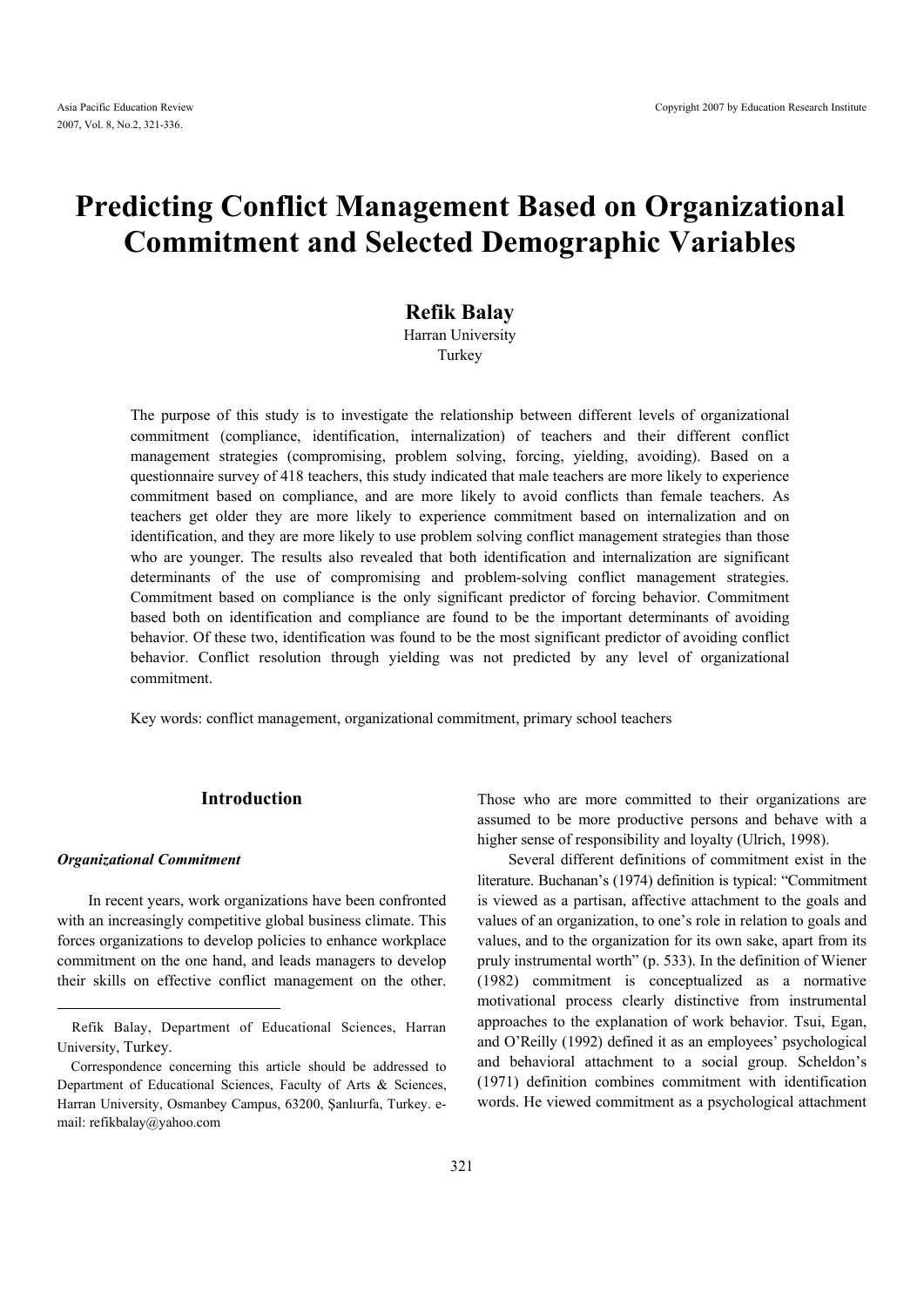to the organization which links the identity of the person to the organization. According to Mottaz (1988), organizational commitment is an affective response resulting from an evaluation of the work conditions which attach the individual to his or her organization.

Recent research has suggested that commitment is a process of identification with the goals of an organization's multiple constituencies. In this approach employees can be differentially committed to top management, occupations, supervisors, co-workers, and unions (Becker, Billings, Eveleth, & Gilbert, 1996; Reichers, 1985).

There is a useful dichotomy between instrumental/ exchange and psychological commitments (Buchanan, 1974; Hrebiniak & Alutto, 1972). Exchange commitment refers to the utilitarian gain from the employment relationship; the organization provides inducements to the employee in return for contributions from the employee. To the extent that the inducements/contribution ratio is in balance or is favorable to the employee, the employee will not wish to leave the organization and is thereby committed (Gaetner & Nollen, 1989). On the contrary, psychological commitment is defined as non-instrumental, affective attraction to the firm by the employee. Here commitment refers to the identification with the company goals and values and even internalization of these values (O'Reilly & Chatman, 1986; Sheldon, 1971). These varieties of definitions and conceptualizations reflect the degree of employees' commitment to the organization.

Allen and Meyer (1990) suggest that commitment can take three different forms: *Affective commitment*; refers to employees' emotional attachment to, identification with, and involvement in the organization. *Continuance commitment*; reflects recognition of costs associated with leaving the organization, and *normative commitment*; refers to employees' feelings of obligation to remain with the organization.

In some studies, organizational commitment has been conceptualized either as an independent variable (Bateman & Strasser, 1984) or as a dependent variable (Buchanan, 1974). Studies revealed that commitment in general creates positive outcomes for the organization. For instance, commitment is positively related to the issue of job satisfaction (Hrebiniak & Alutto, 1972), job performance (Becker, et al*.*, 1996; Shore & Martin, 1989), and involvement (Handy, 1985; Wallace, 1995).

In this study, commitment is used as an independent variable and defined as a relative strength of an individual's identification with, and involvement in a particular organization. This approach is consistent with the formulation of commitment used by Kelman (1958) and O'Reilly and Chatman (1986), which in this study we have depended on. They suggest that organizational commitment is based on three levels: *compliance* is an involvement to obtain specific extrinsic rewards, *identification* depends on a desire for affiliation, and *internalization* reflects the congruence between individual and organizational values. This formulation is a useful one since it gives an opportunity to make a clear distinction between teachers who identified with, internalized the values of their schools and those who share exchange-based commitment.

#### *Conflict Management*

 Conflict management is one of the most essential issues in the conflict literature. It refers to behaviors which participants use when they are in conflict. Functional conflict, results in positive benefits to individuals, the group, or the organization (Schermerhon, Hunt, & Osborn, 2000). It contributes significantly to successful leadership and teamwork, improves product and service quality for customers, builds customer loyalty, reduces costs, and uses financial resources wisely (Tjosvold, Hui, & Law, 2001). It can also be valuable to an organization since it promotes innovative and creative problem solving, develops genuine harmony between individuals and clarifies issues for the benefit of the members and the organization (Schermerhorn et al*.*, 2000).

On the negative side, conflict works to the disadvantage of individuals, groups or organizations. For example, findings indicated that intrapersonal conflict had a direct negative impact on intragroup conflict and work satisfaction. Intragroup conflict had direct negative effects on work satisfaction and team performance effectiveness (Cox, 2003). Furthermore, destructive conflict diverts energies, hurts group cohesion, promotes interpersonal hostilities, and overall creates a negative organizational climate for workers. It can also decrease work productivity and job satisfaction and contribute to absenteeism and job turnover (Schermerhorn et al*.*, 2000).

The literature on conflict management indicates that authors merely concentrated on how the conflict is managed. People react to and cope with conflict in a variety of ways. Morrison (1998), for instance suggests that people react to a potential conflict in one of four main ways: *fight* (dealing with it aggressively); *flight* (being unassertive and fleeing the situation); *freeze* (doing nothing and, therefore, remaining passive); *being assertive* (talking through the situation). Rahim and Magner (1995) suggest that people may select from five styles in handling conflicts: avoiding (the person, issue, the situation), accommodating (giving in),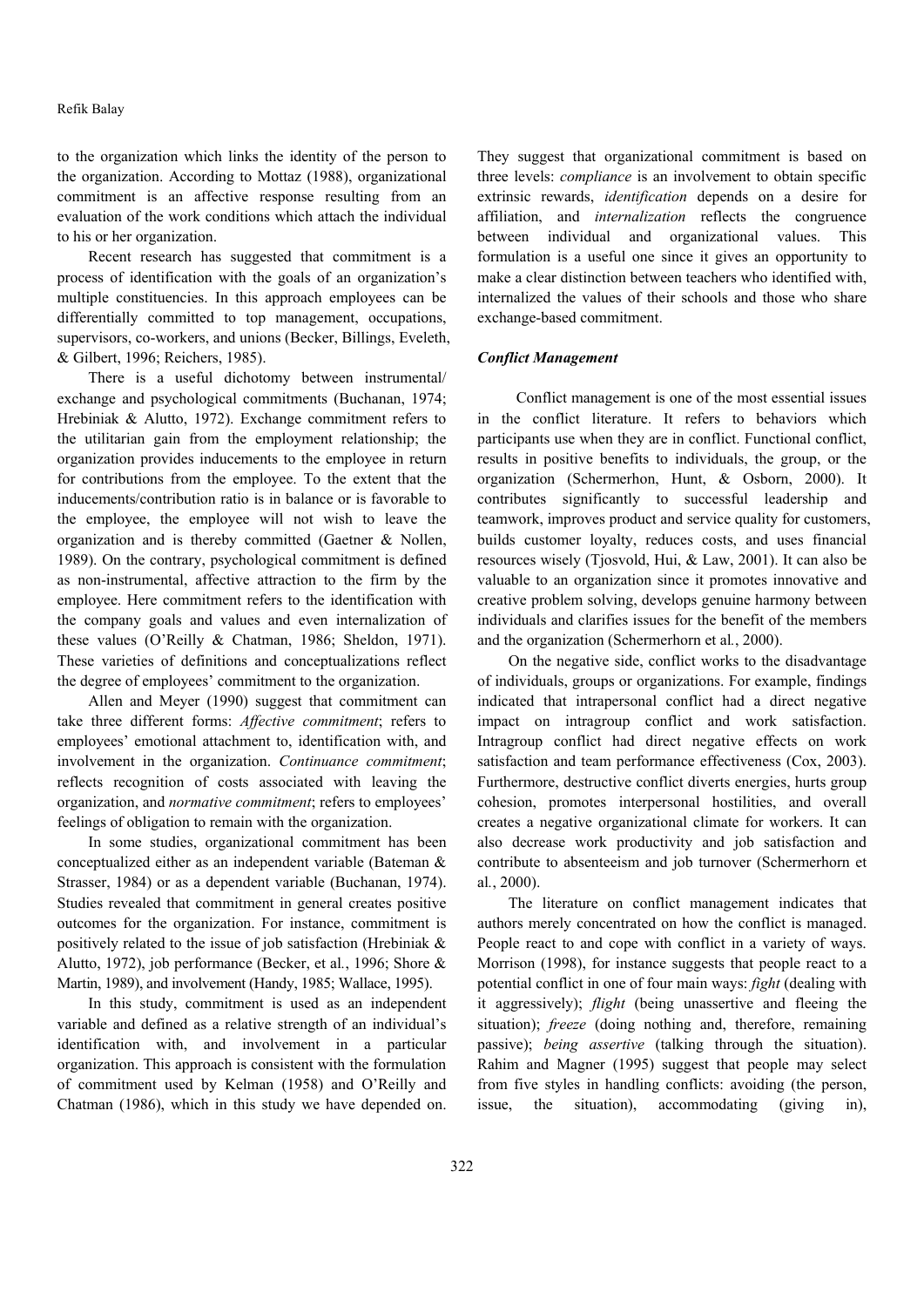compromising (both parties make adjustments), competing (forcing to satisfy one's desires) and collaborating (problem solving). SkjØrshammer (2001) revealed that when in conflict, professionals use three major behavioral approaches to handling the situation**:** avoidance, forcing, and negotiation/ compromise, usually in that order.

Gobeli, Koening and Bechinger (1998) classify the conflict management approaches as withdrawal/avoidance, imposing/forcing, compromising/give and take, smoothing/ harmonizing, and confrontation/problem solving. They also observed the conflict management approaches in terms of their effectiveness. Results revealed that both confronting and give and take approaches have beneficial effects on the success of the organization. Smoothing, withdrawal, and forcing all have negative effect. Generally, the results suggest that management should lessen frequently make use of the disfunctional management styles-withdrawal, smoothing, and forcing and promote more frequent use of functional management styles- give and take and problem solving.

De Dreu, Evers, Beersma, Kluwer, & Nauta's (2001) argue that conflict management is a function of high and low concern for self, combined with high and low concern for others. High concern for self and low concern for others results in a preference for *forcing*, focused on imposing one's will on others. Forcing involves threats and bluffs, persuasive arguments and positional commitment. Managing conflict in this way can sometimes be an alternative conflict strategy. It involves the use of formal or informal positional power (SkjØrshammer, 2001). Low concern for self and high concern for others results in preference for *yielding*, which is oriented towards accepting and incorporating others' will. It involves unilateral concessions, unconditional promises and offering help.

Low concern for self and others results in a preference for *avoiding* which involves reducing the importance of the issues and attempts to suppress thinking about the issues. Avoiding conflict simply pretends that the conflict does not really exist and hopes that it will go away (Schermerhorn et al*.*, 2000). It means not to talk about an issue publicly, attempt to smooth over conflicts and minimize discussions about the issues in dispute (Chen & Tjosvold, 2002; SkjØrshammer, 2001).

High concern for self and others produces a preference for *problem solving* which is oriented towards an agreement that satisfies both own and others' aspirations as much as possible. The problem solving approach was found to be the most effective solution in handling conflict. In this pattern, a recognition of disagreement exists, and then engaging in collaborative problem-solving to reach a solution to which the parties are committed (Gobeli et al., 1998) takes place. Here the problems are confronted and solved by means of a collaborative effort from all concerned (Cheung & Chuah, 1999).

Intermediate concern for self, paired to intermediate concern for others results in a preference for *compromising*. Compromising conflict management suggests the determination of acceptable solutions in which conflicting parties have some degree of satisfaction with a 'give and take' attitude (Cheung & Chuah, 1999). In this strategy parties try to solve the conflict cooperatively (Tjosvold et al*.*, 2001), and communicate in ways in which they can then use the conflict to promote mutual goals and resolve it for mutual benefit (Chen & Tjosvold, 2002). In this study we have depended on De Dreu et al. (2001) conflict management approaches which are commonly used in the literature.

# *The Relationship Between Organizational Commitment and Conflict Management*

The literature shows that not only a well managed organizational commitment but also an effective conflict management strategy is important for the well being of an organization. A study by Thomas, Bliese, and Jex (2005) resulted in findings that showed that interpersonal conflict within the organization was related negatively to both affective and continuance commitment. London and Howat (1978) investigated the relationships between the use of conflict resolutions and three measures of employee commitment. They found that confronting techniques in conflict was positively related to subordinates' organizational commitment. Supervisors' professional and organizational commitment were negatively related to their use of forcing. Commitment to the community was negatively related to withdrawing for the total sample. Tjosvold et al*.* (2001) positively associated a peaceful conflict management resolution and group oriented behaviors. They pointed out that when parties discussed their opposing views openly and cooperatively they not only reach their goals but strengthen their relationship and commitment to the organization. In their study, strong cooperative goals were found to be critical for a high quality relationship, and this relationship led the employee to being a good organizational citizen. In general terms, findings by Tjosvold et al*.* (*2*001) were supported by Wong and Tjosvold (2002). These authors also found that commitment induces cooperative conflict management strategies rather than competitive methods or avoidance and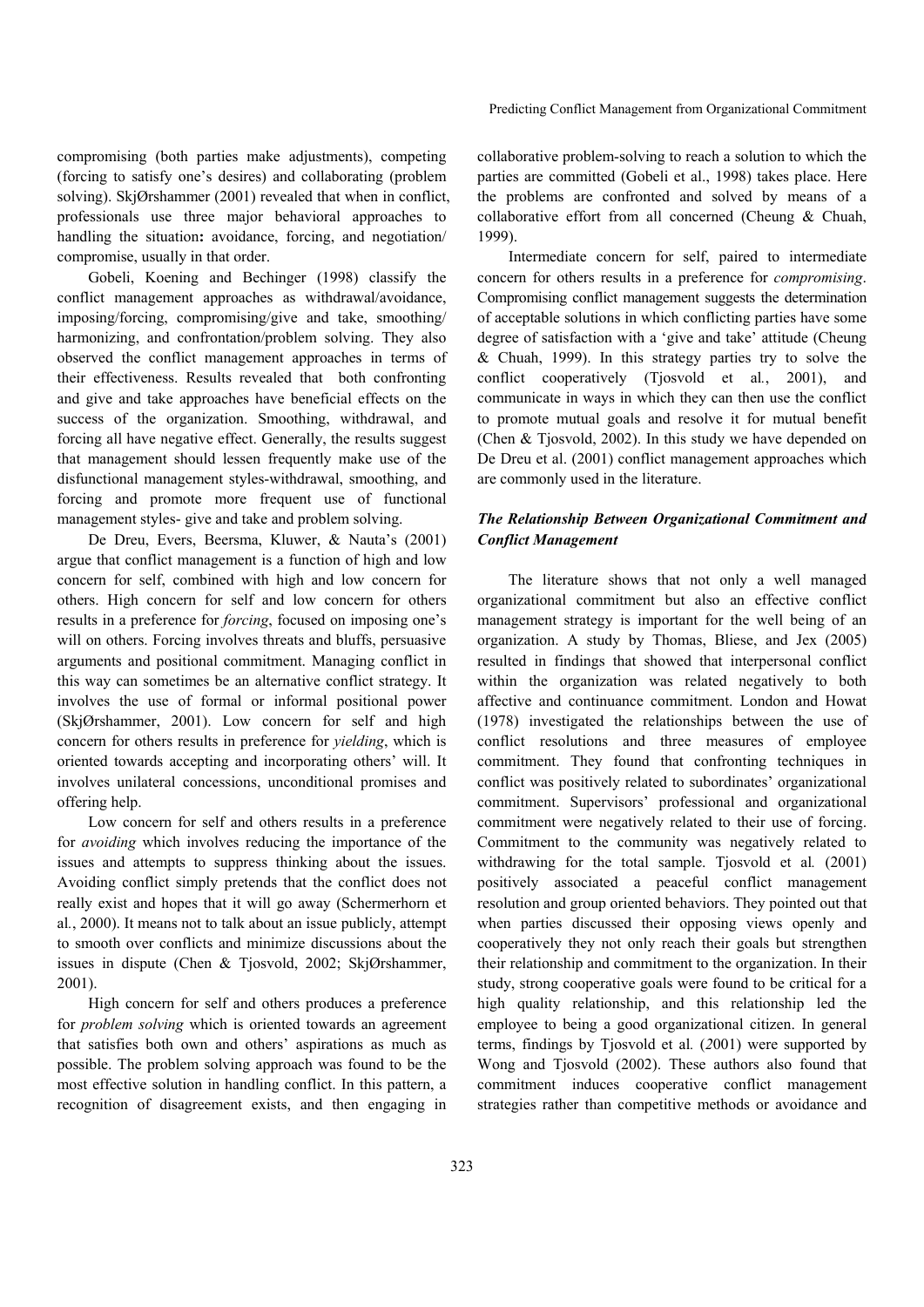that cooperative conflict strategies result in relationships which satisfy the parties concerned. Additionally, one previous research exercise conducted by Coote, Forrest, and Tam (2003) indicates that commitment associates with a willingness to cooperate, a propensity to leave, acquiescence and compliance. They suggest that seeking to avoid conflict and lessen the exchange of harsh words would help managers to build commitment and trust in the organization. Consistent with other studies Ohbuchi, Suzuki and Hayashi (2001), Tjosvold et al. (2001), and Wong and Tjosvold (2002) argued that high commitment forms a strong bond among members of the staff, motivating them to resolve conflict and cooperate rather than avoid or seek their own interests at the cost of the others.

From the commitment and conflict points of view, we observed that educational organizations are extremely vulnerable to conflict due to the stresses of the environment, the nature of the work and diversity of interactions, members and tasks. Constructive and creative conflict management is essential to accomplish the educational, administrative and organizational goals of the schools. Administrators and teachers shoulder the highest responsibility in this process. That is why they must be more sensitive in their relations with others, solve problems peacefully and strengthen the commitment throughout the school system (Balay, 2006).

# *Conflict Management, Organizational Commitment and Selected Demographic Variables*

A variety of demographic variables that describe the worker's personalities have been reported to be associated with organizational commitment. Age and gender have been discussed most frequently in relation to organizational commitment (Blau & Lunz, 1998; Hrebiniak & Alutto, 1972; Luthans, Baack, & Taylor, 1987; Morris & Sherman, 1981). These two variables, however, can also affect the conflict management behaviors of employees (İpek, 2003; Skoe, Cumberland, Eisenberg, Hansen, & Perry, 2002).

Age as the one important antecedent of commitment, is broadly discussed in the literature. Luthans, Baack and Taylor (1987), for instance revealed that older workers tend to be more committed to their organizations. Consistent with this result, Morris and Sherman (1981) found that older employees had higher levels of organizational commitment. In their empirical research Blau and Lunz (1998) also found that younger medical technologists had higher intent to leave their profession. Hrebiniak and Alutto (1972) argued that increases in age, implying the accumulation of valued resources in the

employment system and lessened the attractiveness of older workers to other organizations. He concluded that regardless of occupation, younger employees who have not invested a great deal in their careers are not as committed to their organizations as older respondents whose careers are fully developed. Many researchers (e.g., Sheldon, 1971; Shore, Barksdale, & Shore, 1995) have suggested that age should be more highly related to continuance or calculative commitment. This relationship is specifically attributed to limited job alternatives and the accumulation of beneficial sources or greater sunk costs in later years. On the contrary, Mathieu and Zajac (1990) and Meyer and Allen (1984) have suggested that age was more strongly associated with affective commitment than with continuance or calculative commitment. They argued that for a variety of reasons, including greater satisfaction with their jobs and having received better positions cognitively justified their remaining in an organization.

Moreover, there is some indication that gender characteristics of employees have some effect on organizational commitment. Hrebiniak and Alutto (1972), for example found that female employees exhibit less of a propensity to change their organizations than their male counterparts. Empirical research results by Blau and Lunz (1998) supported this view. These authors found that men showed a stronger intent to leave their organizations. The full meta-analysis in the study of Mathieu and Zajac (1990) indicated that women tend to be more committed than men. In a supporting way Grusky (1966) suggested that women tend to be more committed than men because they had to overcome more barriers to gain membership.

Age and gender as the two important antecedents of commitment, are commonly discussed in the literature on conflict management. For example, (İpek, 2003) proposed that the higher level of employee' age results in a lower level of conflict. However, a study by Cox (2003) revealed that age was only slightly correlated with intrapersonal conflict, intragroup conflict and intergroup conflict. On the other hand, several writers (e.g., Skoe et al., 2002) concentrated on the different personal orientations of men and women. They argued that women grow up more oriented to forming connections and establishing harmony with others, whereas men come to focus more on the aggressive behaviors required to make a living in a competitive economic environment.

# *Organizational Commitment and Conflict Management Skills of Teachers*

Interest in teachers' organizational commitment is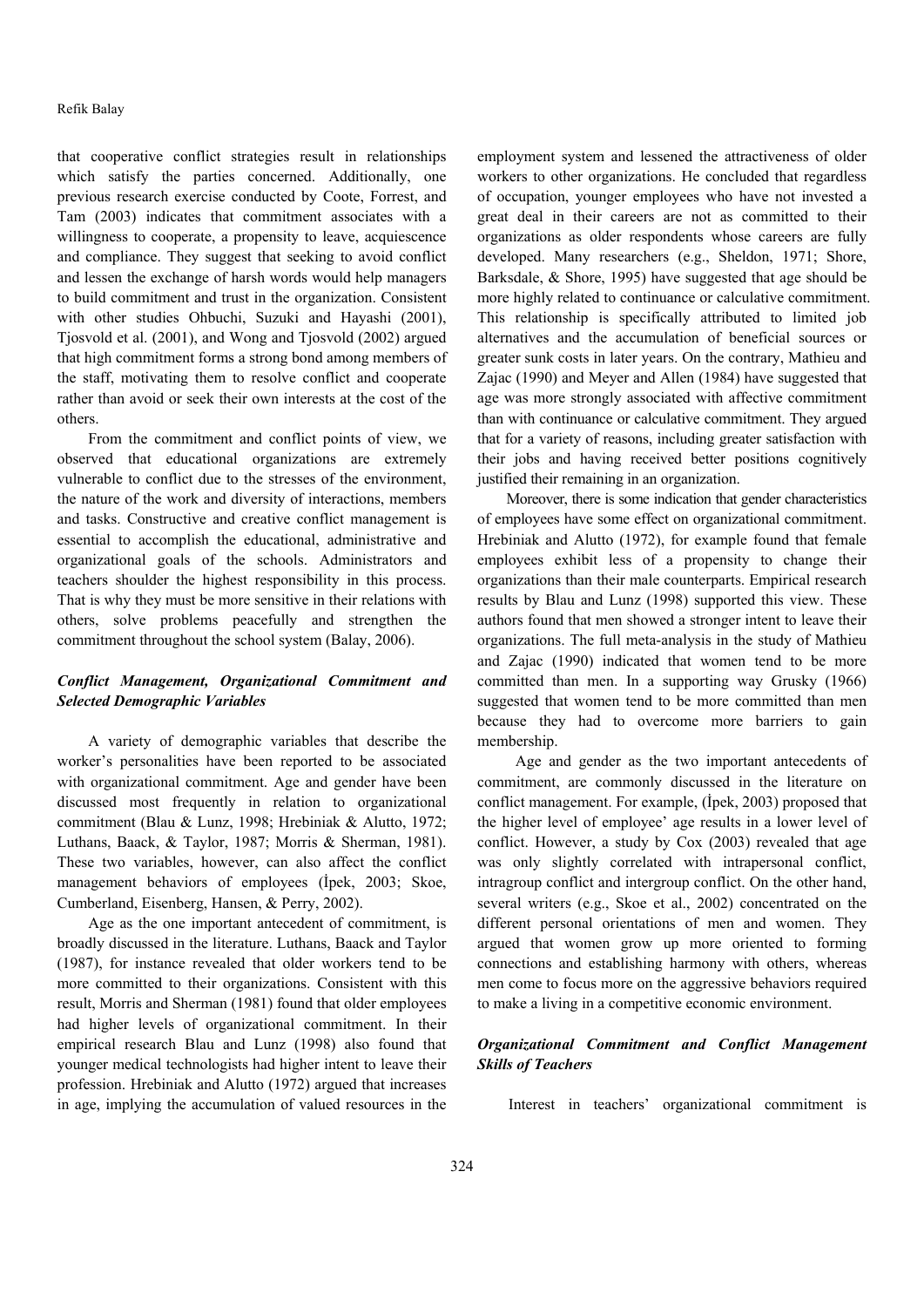growing, but research on this is still underdeveloped as compared with that on commitment in other professions. A literature review shows that most of the studies merely focused on the kinds of teachers' commitments such as teachers' commitment to instruction and student learning. In this context Weber (1997) reveals four kinds of commitments that teachers can show to the school itself: Being willing to exert effort on behalf of the school, having the desire to continue working in the school, accepting and sharing the school's major instructional values and goal, and showing a strong sense of efficiency to provide learning for students. Moreover, Firestone and Pennell (1993) suggest that teachers may be committed to teaching, their school or their students, and that their patterns of behavior vary depending upon which commitments are stressed. A commitment to students, for example may contribute to a warm, supportive climate that is likely to reduce the dropout rate but may not contribute much to academic achievement, while a commitment to teaching may have the opposite effect. According to Farber (1984), low teacher commitment reduces student achievement. Burnt-out teachers are less sympathetic towards students, have a lower tolerance for frustration in the classroom, feel more anxious and exhausted and tend to develop fewer plans to improve the academic quality of their instruction. In support of these findings a close relationship was found between teacher commitment and student achievement. Kushman (1992), for example argues that teachers' use of affective instructional behaviors in the classroom leads to increased student commitment to school, which in turn leads to increased student achievement. The argument that students influence teacher commitment was also supported by Farber's (1984) study which teachers who work with more affluent students are generally more committed than others.

Numerous studies have investigated conflict management in educational organizations, some of which have been devoted to the conflicts between administrators and teachers. For instance, Karip (2000) suggests that 68 per cent of teachers stated that the conflict they experience with administrators in relation to school affairs negatively effects their performance and motivation. Monchak (1994) finds that primary school administrators are more likely to use the strategy of compromise than teachers. These results are supported by Balay (2006). His study indicated that administrators are more likely to avoid conflicts and use compromising strategies than teachers. He also indicated that both administrators and teachers at private primary schools are more likely to use compromising, avoiding, and competing behaviors than their colleagues at public schools.

Predicting Conflict Management from Organizational Commitment

#### *Addressing Cross- Cultural Differences*

The influence of cross-cultural differences needs to be addressed in the discussion of organizational commitment and conflict management. Within each culture, factors such as age, gender, social class and race seem to be important. Wiener (1982) stressed the importance of culture in determining loyalty or commitment among Japanese employees. He proposed that the Japanese employment system serve as a model of employer-employee relationships based on loyalty and duty. In this system a strong reciprocal set of obligations exist between the organization and the employee. Among American employees, loyalty was found to relate positively to age. A study by Cohen (1999) also compared both the commitment of American and Japanese employees. He concluded that Americans expressed higher levels of organizational commitment yet the Japanese had lower rates of absenteeism, turnover and tardiness. Alvi and Ahmed's (1987) study which was conducted in a less affluent society (Pakistan) showed different results. In contrast to most previous studies involving industrialized societies, the degree of female commitment in Pakistan appears to be much higher than that of male workers and age seems inversely related with commitment.

The influence of cross-cultural differences (e.g., individualism, uncertainty avoidance, power distance, masculinity and long-term orientation) which were identified by Hofstete (1994) came to be an increased interest in the conflict management studies. From the collectivist/tight (e.g., Japan, China) and individualistic/loose (e.g., United States, United Kingdom) cultures point of view, it was reported that in a collectivist culture, individuals view themselves as part of a group rather than as distinct persons and give priority to their collective goals. In contrast, the individualistic culture's emphasis on individual accomplishments and interests, motivate individuals to avoid conflicts and pursue self-interest rather than the collective good (Song, Xie, & Dyer, 2000). Studies showed that Chinese participants engage in open minded productive discussion of opposing views when they have cooperative goals (Tiosvold et al., 2001). These approaches were supported by Ohbuchi et al. (2001). They suggested that Japanese employees felt that justice was achieved when they saw that conflicts were resolved in the group-oriented manner, relatively independent of personal interests. Additionally, Ohbuchi and Takahashi (1994) proposed that in dealing with interpersonal conflict, the Chinese and Japanese appear to use avoiding styles of conflict management more than Americans do.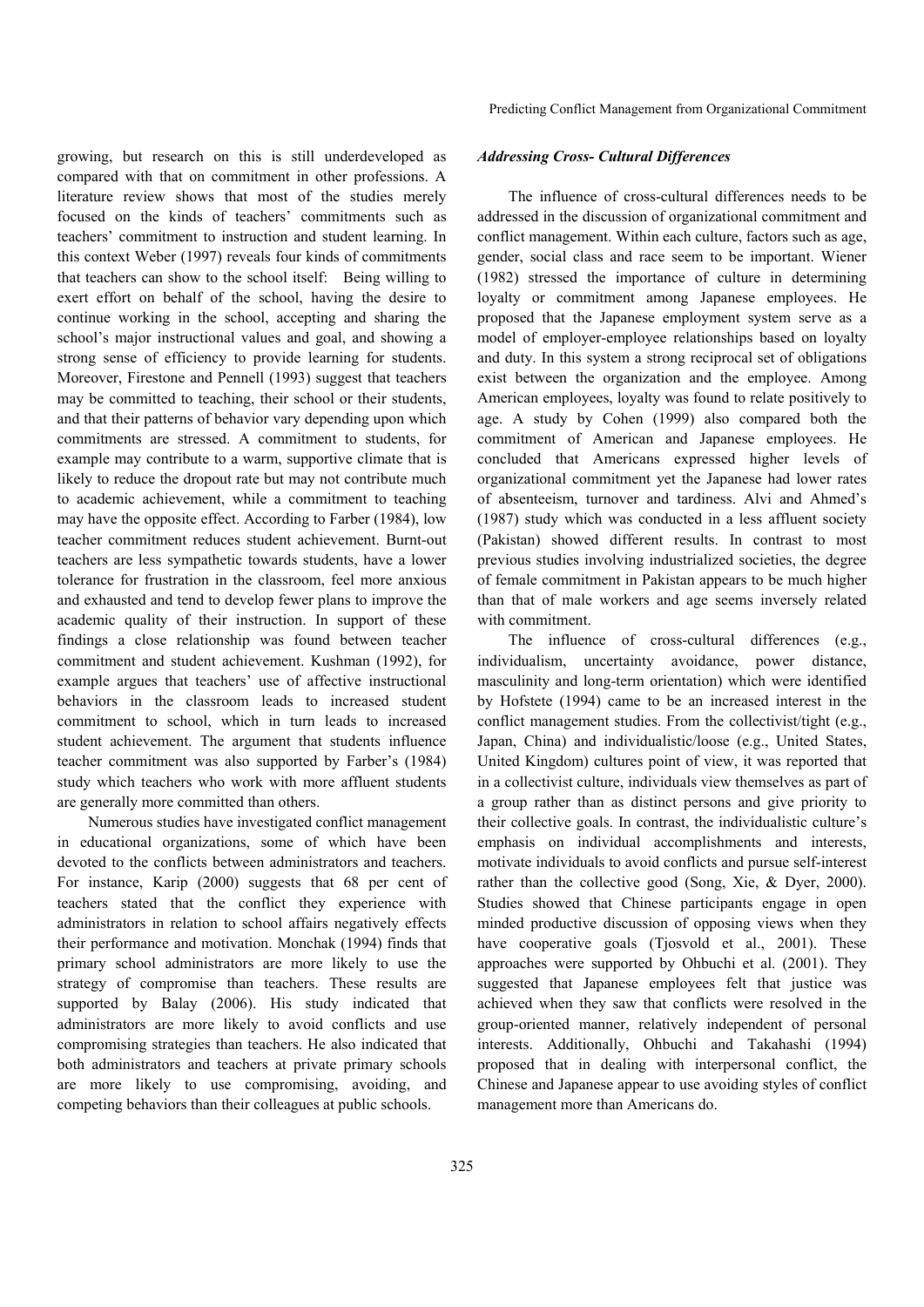In the light of the findings above, it seems that a close connection exists between age and the gender characteristics of employees and their organizational commitment and conflict management behaviors. The multidimensional aspects and the social-cultural basis of educational organizations are also expected to influence the teachers' well being deeply. In relation to this, teachers' attitudes and behaviors toward their schools directly influence the functioning of school management. Age and gender which seem to be significant antecedents of organizational commitment and conflict management need to be studied to address some implications for teachers as well as for school administrators.

Moreover, there is a dearth of research on the link between distinct levels of organizational commitment and conflict management strategies. Therefore, this study serves to test the proposition that different levels of organizational commitment associate with different conflict management strategies. In order to accomplish the major objectives of this study, we regressed *internalization, identification, and compliance* levels of organizational commitment with *compromising*, *problem solving*, *forcing*, *yielding* and *avoiding* conflict approaches of primary school teachers.

There are two important incentives that led us to research this issue. One comes from a conceptual basis. The literature on organizational commitment and conflict management is extremely broad. Indeed, many writers from different social disciplines such as psychology, sociology, management and business have discussed these issues. Since there have been no studies in Turkey that investigate different levels of organizational commitment with different conflict management strategies and the possible effects of some personal variables at the primary school level, this study has been designed to serve this aim.

The second originates from a pragmatic basis. Although there are many reforms (e.g., the period of compulsory education at primary school level has been increased from five to eight years, a new, more sophisticated and student-centred curriculum was introduced at the primary school level to enhance the quality of education) in recent years to develop the educational system, the problems regarding the Turkish educational system are going to increase, rather than decrease. Many politicians, administrators, teachers and even parents complain that the educational system especially at the primary education level is far from functioning well and fails to accomplish the major goals of the system. Indeed, there are many reasons that we can talk about here. However, one of the reasons behind this worsening situation seems to be related to the organizational commitment and conflict

management behaviors of teachers in the system.

Taking into consideration the multiform and vulnerable aspects of the school system, we can not depend only on the minimum duties and the obligations of teachers in the system. In other words, to accomplish the major goals of the system, especially at the primary education level, teachers should highly commit to their schools and have highly developed abilities in managing conflict. Thus, this study was designed to associate the different levels of organizational commitment of teachers with their different conflict management strategies and evaluate the effect of age and gender characteristics of teachers on these components. Two demographic variables (gender and age) were included in this research. The main reason being that they seem to be important determinants of organizational commitment and conflict management of teachers. Complex human characteristics and the socialization effects of educational organizations are especially expected to influence teachers' attitudes. From this perspective, we assume that a change in age leads both men and women teachers to change and evaluate their organizational commitment and conflict management behaviors over the long term.

The results of this research can guide efforts aimed at strengthening the organizational commitment and conflict management skills of teachers. The findings can also have implications for educators and administrators in Turkey and other countries throughout the world in introducing and implementing new policies to develop teachers' organizational commitment and enhance peaceful conflict management resolutions in their school systems.

## *Research Questions*

We were primarily interested in predicting teachers' conflict management strategies, based on their levels of organizational commitment. In this light, the following research problems were addressed:

RQ1: How do age and gender differences among the participants relate to differences in their levels of organizational commitment and choices of conflict management strategies?

RQ2: What are the relative weights of the different levels of organizational commitment in predicting conflict management strategies?

## **Method**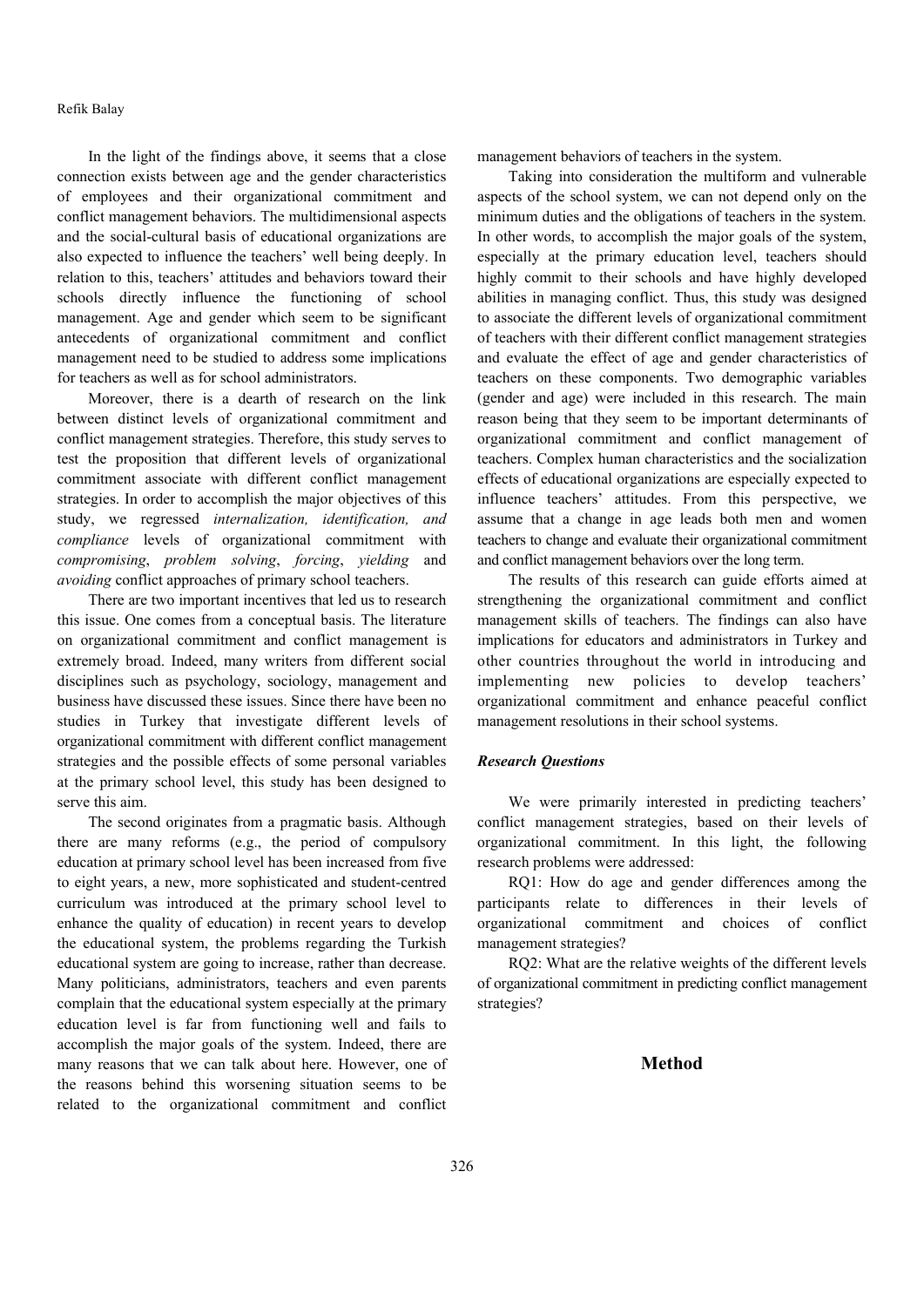#### *Participants*

The study was conducted among 21 primary schools, in Şanlıurfa, a city in the Northeastern Anatolia Region of Turkey, in the school year 2005-2006. Only schools with more than 40 staff teachers, located in the centre of the city comprised the population, from which only 21 were selected randomly. Teachers were selected by taking into account the average number of teachers working in these schools, in the period of the school year mentioned above. A letter including the purpose of this study, a request for permission to collect data, and copies of the questionnaire were sent to all the respondents in the schools. Teachers were asked to respond to the questions about their perceptions regarding organizational commitment and conflict management in their schools. Participation was voluntary in the study. In order to collect data for the present research, 840 questionnaires were sent to the schools. Some teachers could not be reached for several reasons and some others did not want to participate. Thus, out of the total questionnaires, only 600 could be conducted and 418 usable ones were returned. This represented a response rate of 69.6 per cent.

The respondents were relatively young and have a short length of employment tenure. The age of the respondents ranged from 20 to 62, with a mean age of 34.014 and a standard deviation of 8.067, and their length of employment tenure ranged from one to 21 years or over, with a mean of

#### Table 1

*The Percentage and Frequency Values of Respondents' Demographic Variables* 

| Variables | Groups                  | Frequency | Percentage |
|-----------|-------------------------|-----------|------------|
| Gender    | Female                  | 154       | 36.8       |
|           | Male                    | 264       | 63.2       |
| Age       | 20-30 age group         | 175       | 41.9       |
|           | 31-40 age group         | 161       | 38.5       |
|           | 41-50 age group         | 58        | 13.9       |
|           | 51 or over age group    | 24        | 5.7        |
| Tenure    | 1-5 tenure group        | 130       | 31.1       |
|           | 6-10 tenure group       | 172       | 41.1       |
|           | 11-15 tenure group      | 32        | 7.7        |
|           | 16-20 tenure group      | 25        | 6          |
|           | 21 or over tenure group | 59        | 14.1       |
| Total     |                         | 418       | 100        |

10.282 and a standard deviation of 7.973. The frequency and percentage values of respondents' demographic variables were displayed in Table 1. As can be seen from Table 1, 264 (63.2 per cent) of the respondents were men, and 154 (36.8 per cent) women.

#### *Instruments*

We used the Organizational Commitment Scale (OCS) of Balay (2000) to assess the organizational commitment of teachers. This scale is commonly adopted and used for studies in educational organizations in Turkey.

The participating teachers were asked to reveal their opinions about their commitment to the schools on a 5-point Likert-type scale  $(1=$  never agree,  $5=$  strongly agree). We used factor analysis to scrutinize the discriminant validity of OCS. A minimum factor loading of 0.30 (Büyüköztürk, 2002) was used as a guideline for considering an item to be part of a factor. Based upon this factor analysis, seven items were omitted because their factor loadings were under 0.30. A twenty-item measure of organizational commitment was constructed and used in the subsequent data analysis. Using principal component analysis with a varimax rotation, three clear factors emerged: Internalization, identification and compliance. *A sample item for* organizational commitment based on internalization is "I think my values and those of my school's are quite similar", for identification is "I am proud of being a member of this school", and for *compliance* is "I think it was a mistake to decide to work at this school".

Cronbach's alpha for internalization was .70, with 28.332 percent variance explained; for identification .89, with 20.428 percent variance explained and for compliance .92, with 11.507 variance explained. The total variance explained was computed as 60.267 percent.

**W**e also used 'The Dutch Test for Conflict Handling' (DUTCH) by De Dreu et al. (2001) in the study, with the permission of the author. This is a flexible and valid instrument to assess conflict management strategies of teachers at schools. Teachers were asked to disclose their opinions about conflict management in the schools where they work on a 5-point Likert-type scale  $(1=$  not at all, to  $5=$  very much). Factor analysis was used to determine the discriminant validity of scale. A minimum factor loading of 0.30 (Büyüköztürk, 2002) was used as a guideline for considering an item to be part of a factor. Based upon this factor analysis, two items were omitted because their factor loadings were under 0.30. An eighteen-item measure of conflict management was constructed and used in the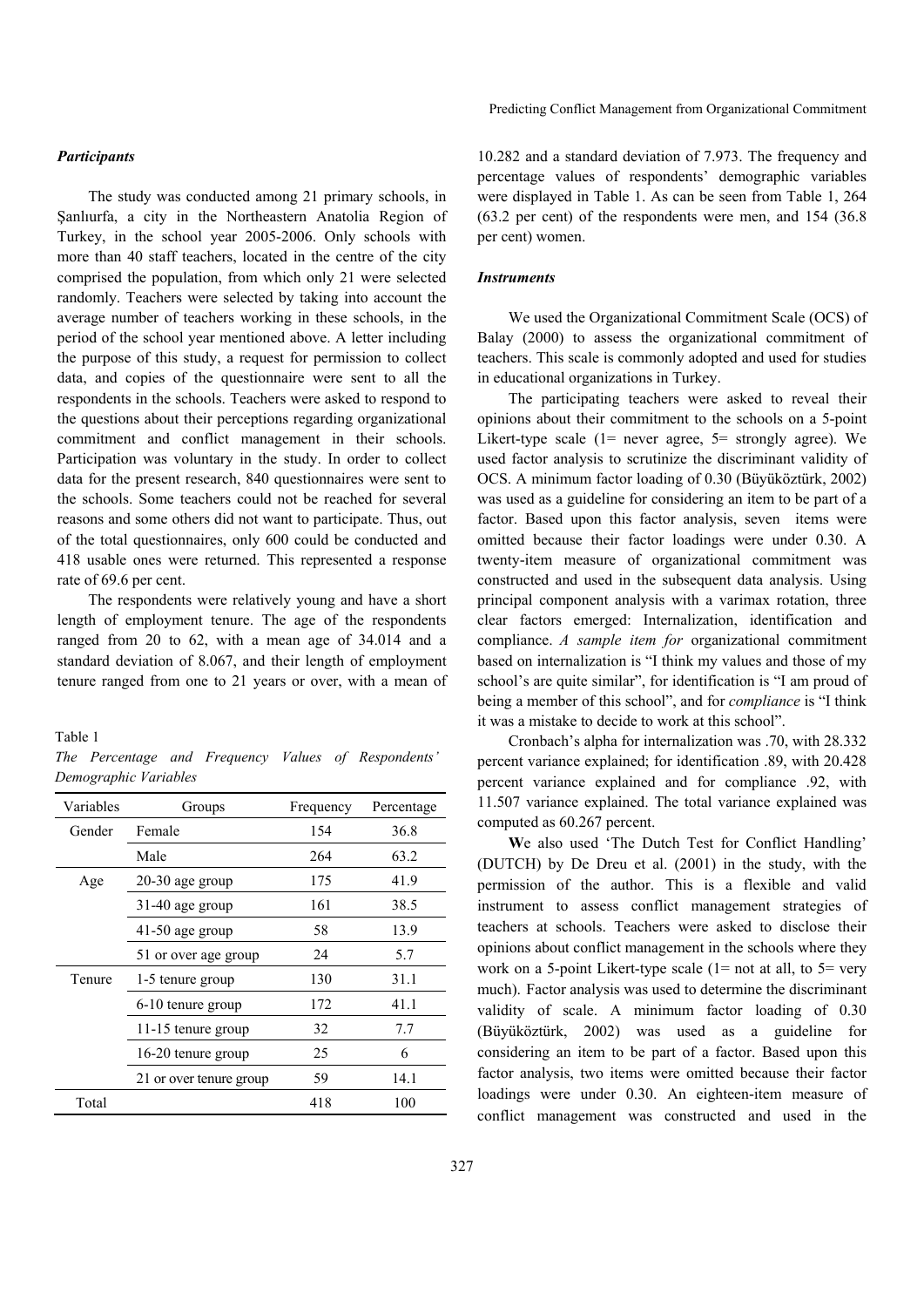subsequent data analysis. Using principal component analysis with a varimax rotation, five clear factors emerged: Compromising, problem solving, forcing, yielding and avoiding. A sample item for compromising is "I emphasize that we have to find a compromise solution", for problem solving; "I examine issues until I find a solution that really satisfies me and the other party", for forcing; "I push my own point of view", for yielding; "I give in to the wishes of the other party", and for avoiding; "I avoid differences of opinions as much as possible".

Cronbach's alpha for compromising was .83, with a 16.662 percent variance explained; for problem solving .75, with 13.042 percent variance explained; for forcing .75, with 13.011 percent variance explained; for yielding .68, with 11.199 percent variance explained and for avoiding .60, with 8.125 percent variance explained. The total variance explained was computed as 62.038 percent.

## *Data Analysis*

The analysis was conducted in two stages. First, using

the entire questionnaire sample  $(n = 418)$ , we used a t-test, one-way ANOVA and Scheffe test to find out if participants differed in their levels of organizational commitment and conflict management strategies due to the demographic variables, gender and age. Second, we regressed organizational commitment levels on conflict management strategies. These two sets of subscales were tested for their contribution to  $R^2$ .

# **Results**

# *The Relationship of Age and Gender to Organizational Commitment and Conflict Management*

To determine the possible differences in the levels of organizational commitment and conflict management strategies of male and female teachers, a t-test and one-way ANOVA technique were performed. In addition, to calculate the source of significant intergroups differences, we used the Scheffe test in the study.

## Table 2

*T-Test Results on Differences in Levels of Organizational Commitments of Male and Female Teachers* 

|      |       | Mean | N   | Gender | Subscale        |
|------|-------|------|-----|--------|-----------------|
| .056 | 1.922 | 3,76 | 154 | Female | Internalization |
|      |       | 3,93 | 264 | Male   |                 |
| .074 | 1.791 | 3,14 | 154 | Female | Identification  |
|      |       | 3,33 | 264 | Male   |                 |
| .009 | 2.639 | 1.46 | 154 | Female | Compliance      |
|      |       | 1.64 | 264 | Male   |                 |
|      |       |      |     |        |                 |

# Table 3

*T-Test Results on Differences in Conflict Management Strategies of Male and Female Teachers* 

| Subscale        | Gender | N   | Mean | $\boldsymbol{t}$ | D    |
|-----------------|--------|-----|------|------------------|------|
|                 | Female | 154 | 4.00 | .427             | .660 |
| Compromising    | Male   | 264 | 4.04 |                  |      |
|                 | Female | 154 | 4.04 | .320             | .749 |
| Problem solving | Male   | 264 | 4.02 |                  |      |
| Forcing         | Female | 154 | 3.00 | .758             | .449 |
|                 | Male   | 264 | 2.93 |                  |      |
| Yielding        | Female | 154 | 2.99 | .299             | .765 |
|                 | Male   | 264 | 3.01 |                  |      |
| Avoiding        | Female | 154 | 2.22 | 2.037            | .042 |
|                 | Male   | 264 | 2.42 |                  |      |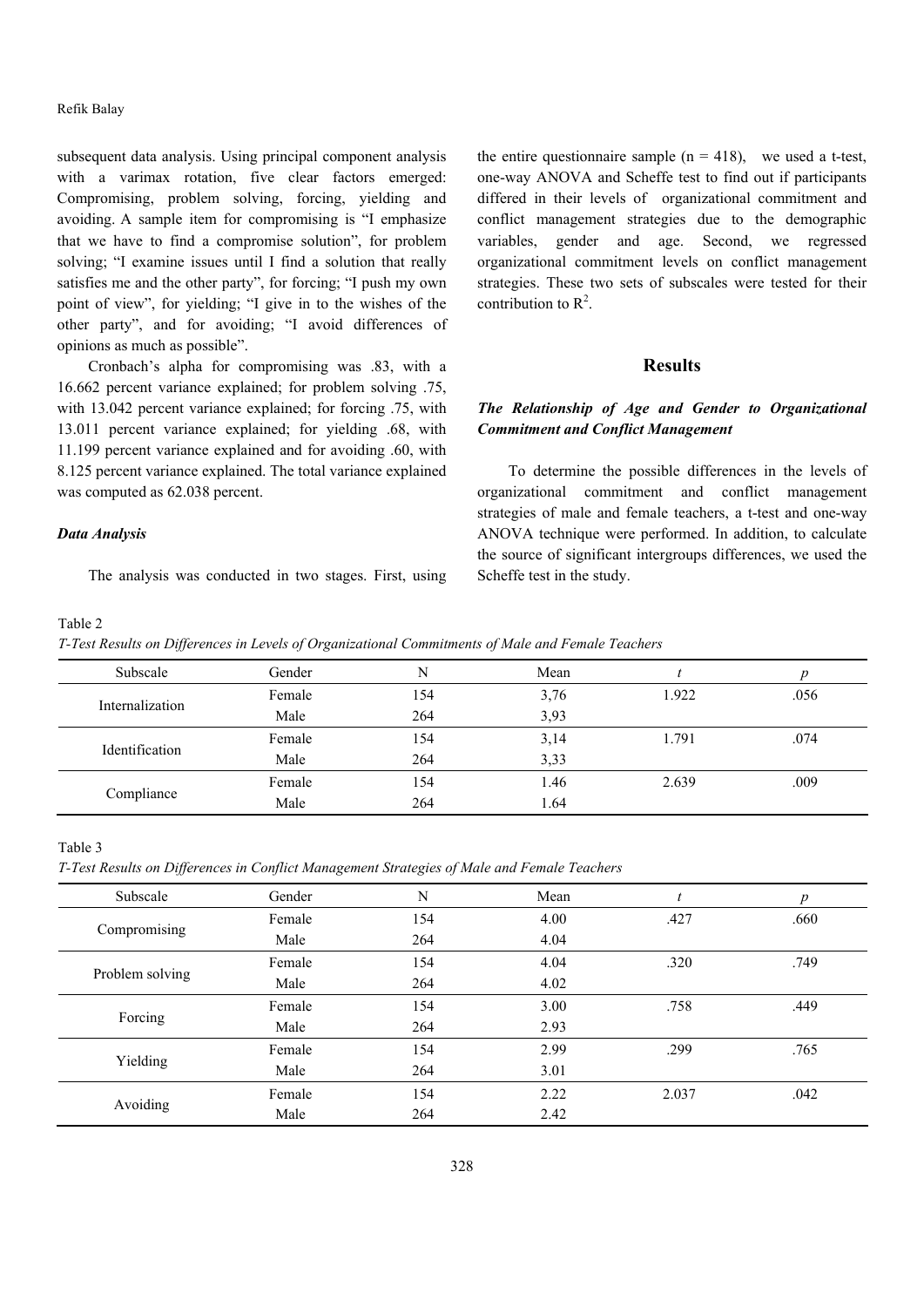Predicting Conflict Management from Organizational Commitment

As may be seen from Table 2, *t*-test analysis indicated that opinions of male and female teachers concerning their levels of organizational commitment to their schools were statistically differentiated with regard only to commitment characterized by compliance ( $t = 2.639$ ;  $p = 0.009$ ). The mean score of the male teachers is significantly higher  $(M = 1.64)$ than that of the female teachers  $(M = 1.46)$ . These findings showed that the male teachers are more likely to experience commitment based on compliance than female teachers.

Table 3 indicated that the opinions of male and female teachers concerning their conflict management strategies were statistically differentiated with regard only to avoiding conflict management ( $t = 2.037$ ;  $p = 0.042$ ). The male teachers are more likely to use avoiding approaches than their female counterparts in managing conflict, based on the higher mean  $(M = 2.42)$  of the male teachers, compared to  $(M = 2.22)$  of the female teachers.

The ANOVA-test results in Table 4 indicated that the perceptions of teachers regarding their organizational commitment to their schools were statistically differentiated in internalization  $(F(3, 414) = 10.935, p = 0.000)$ , and identification (*F* (3,414) = 17.804,  $p = 0.000$ ) levels. The Scheffe test results in general revealed that as teachers get older they are are more likely to experience commitment based on internalization and commitment based on identification.

The ANOVA results presented in Table 5 indicate that the opinions of teachers concerning their conflict resolutions are statistically differentiated only in problem solving  $(F(3,414) = 7.811, p = 0.000)$ . Moreover, the Scheffe test

Table 4 *ANOVA-Test Results on Differences in Teachers' Levels of Organizational Commitment Based on Age* 

| Subscale        | Ages Mean        |           |           |             |          |                  |                              |
|-----------------|------------------|-----------|-----------|-------------|----------|------------------|------------------------------|
|                 | $20 - 30$        | $31 - 40$ | $41 - 50$ | 51 or older | $\cal F$ | $\boldsymbol{p}$ | Scheffe                      |
|                 |                  |           |           |             |          |                  | $1 - 2$                      |
| Internalization | 3.6486           | 3.9267    | 4.1983    | 4.3167      | 10.935   | .000             | $1 - 3$                      |
|                 |                  |           |           |             |          | $1-4$            |                              |
|                 | 2.9314<br>3.3106 |           | 3.8592    | 3.9722      | 17.804   | .000             | $1 - 2$                      |
| Identification  |                  |           |           |             |          |                  | $1 - 3$                      |
|                 |                  |           |           |             |          |                  | $1-4$                        |
|                 |                  |           |           |             |          | $2 - 3$          |                              |
|                 |                  |           |           |             |          | $2 - 4$          |                              |
| Compliance      | 1.5657           | 1.5978    | 1.5819    | 1.5625      | .056     | .982             | $\qquad \qquad \blacksquare$ |

*1=20-30 age group; 2=31-40 age group; 3=41-50 age group; 4=51 or older age group* 

#### Table 5

*ANOVA-Test Results on Differences in Teachers' Conflict Management Strategies Based on Age* 

|                 | Ages Mean        |           |           |             |       |      |         |
|-----------------|------------------|-----------|-----------|-------------|-------|------|---------|
| Subscale        | $20 - 30$        | $31 - 40$ | $41 - 50$ | 51 or older | F     | Sig. | Scheffe |
| Compromising    | 3.9686           | 4.0606    | 4.0690    | 4.1979      | .861  | .462 | -       |
| Problem solving | 3.9457<br>3.9643 |           | 4.3276    | 4.4167      | 7.811 | .000 | $1 - 3$ |
|                 |                  |           |           |             |       |      | $1 - 4$ |
|                 |                  |           |           |             |       |      | $2 - 3$ |
|                 |                  |           |           |             |       |      | $2 - 4$ |
| Forcing         | 3.0471           | 2.8960    | 2.9353    | 2.8542      | .923  | .429 | -       |
| Yielding        | 3.0114           | 3.0109    | 2.9483    | 3.0417      | .145  | .933 | -       |
| Avoiding        | 2.1886           | 2.4814    | 2.5517    | 2.1458      | 3.721 | .012 |         |

*1= 20-30 age group; 2= 31-40 age group; 3= 41-50 age group; 4= 51 or older age group*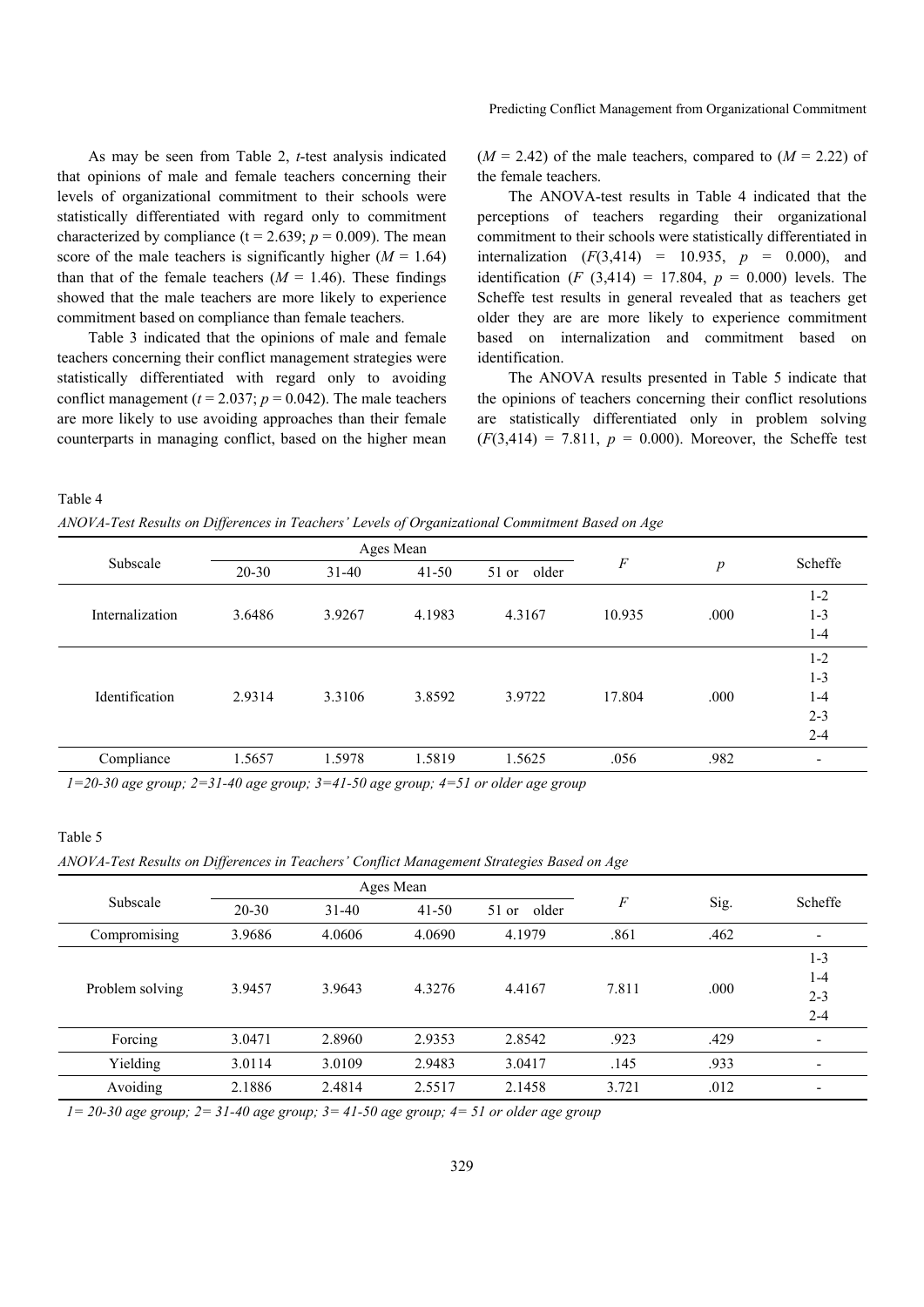results generally indicated that as teachers get older they are more likely to use problem solving approaches.

# *Predicting Conflict Management From Organizational Commitment*

A multiple linear regression analysis was employed to pursue the major objective of this study, which is to assess the relationships between different levels of commitment and conflict management strategies. Results are reported in Table 6

 $R =$  Shows the relationship among different levels of organizational commitment and conflict management strategies.

 $R^2$  = Shows the amount of variance explained in conflict management strategies by different levels of organizational commitment.

 $B =$  Unstandardized regression coefficients.

 $\beta$  = Standardized regression coefficients.

Table 6 indicates that internalization emerges as the only significant predictor of compromising conflict management (*β*  $= .296, p<.001$  and the participants' use of the problem solving strategy for conflict management ( $\beta$  = .450,  $p$  <.001). However, the findings indicate that the predictive power of the models are relatively weak, because the independent variables can account for only a small proportion of the variance in compromising conflict management  $(R = .284, R^2)$  $= 0.081, p \le 0.001$  and problem solving ( $R = .421, R^2 = .177, p$  $< 0.001$ ).

Table 6 also shows that only commitment based on compliance has a significant relationship with forcing conflict behavior ( $\beta$  = .168,  $p$  <.01). However, the organizational commitment variables explain only .027 of the variance in forcing conflict management ( $R = .166$ ,  $R^2 = .027$ ,  $p < .01$ ). This shows that the predictive power of the model is too weak.

Upon a further inspection of the Table 6, it can be seen that both identification ( $\beta$  = .194,  $p$  <.01), and compliance ( $\beta$  $=$  .121,  $p \le 0.05$ ) have considerable influence on avoiding behavior. Of these two variables identification seems to be the more important predictor of avoiding behavior. However, the findings indicate that the predictive power of the model is too weak. The variables in the regression equation account for a small proportion of variance in avoiding use of conflict (*R*

## Table 6

| Regression Analysis Results |  |
|-----------------------------|--|
|                             |  |

| Conflict Management<br>Strategies | Levels of Organizational<br>Commitment | B                    | $\beta$ | $\boldsymbol{p}$ | $\boldsymbol{R}$ | $\boldsymbol{p}$ |
|-----------------------------------|----------------------------------------|----------------------|---------|------------------|------------------|------------------|
|                                   | Internalization                        | .285                 | .296    | .000             |                  |                  |
| 1.Compromising                    | Identification                         | $-.007$              | $-.011$ | .870             | .284             | .000             |
|                                   | Compliance                             | .01                  | .017    | .736             |                  |                  |
|                                   | Internalization                        | .383                 | .450    | .000             |                  |                  |
| 2. Problem solving                | Identification                         | $-.01$               | $-.028$ | .641             | .421             | .000             |
|                                   | Compliance                             | .03                  | .040    | .404             |                  |                  |
|                                   | Internalization                        | .03                  | .031    | .634             |                  |                  |
| 3. Forcing                        | Identification                         | .08                  | .101    | .129             | .166             | .009             |
|                                   | Compliance                             | .204                 | .168    | .002             |                  |                  |
|                                   | Internalization                        | .08                  | .100    | .125             |                  |                  |
| 4. Yielding                       | Identification                         | $-.01$               | $-.026$ | .703             | .097             | .269             |
|                                   | Compliance                             | $-.02$               | $-.028$ | .592             |                  |                  |
|                                   | Internalization                        | $-142$               | $-116$  | .074             |                  |                  |
| 5.Avoiding                        | Identification                         | .183                 | .194    | .004             | .165             | .009             |
|                                   | Compliance                             | .160                 | .121    | .022             |                  |                  |
| 1.Compromising                    | $R^2 = 0.081$                          | $F(3, 414) = 12.114$ |         |                  |                  |                  |
| 2. Problem solving                | $R^2 = 177$                            | $F(3, 414) = 29.762$ |         |                  |                  |                  |
| 3. Forcing                        | $R^2 = 0.027$                          | $F(3, 414) = 3.892$  |         |                  |                  |                  |
| 4.Yielding                        | $R^2 = 0.009$                          | $F(3,414) = 1.315$   |         |                  |                  |                  |
| 5.Avoiding                        | $R^2 = 0.027$                          | $F(3,414) = 3.874$   |         |                  |                  |                  |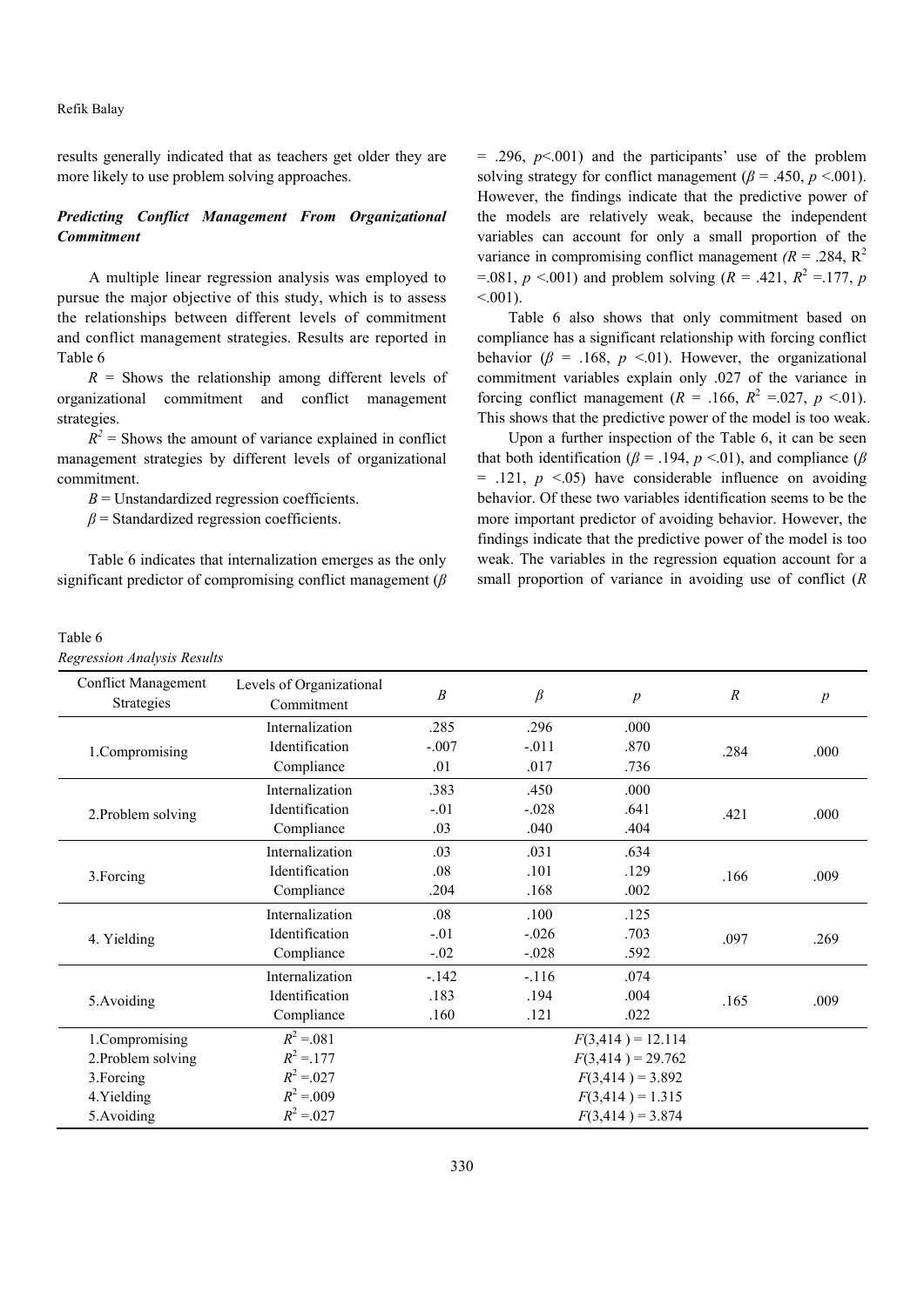$= .165, R^2 = .027, p < .01$ ). Finaly, as may be seen, in this study none of the levels of organizational commitment has a significant relationship with yielding conflict behavior (*p*  $> 0.05$ ).

# **Discussion**

The primary purpose of the present research is to assess the relative relationship between teachers' organizational commitment and conflict management strategies. Our analysis in this study has incorporated two underlying goals and several implications.

## *The Theoretical Implications For Research*

The first goal has been to examine the possible relationships between age and gender differences of teachers and their levels of organizational commitment and conflict management strategies. Results pointed out that male teachers are more likely to experience commitment based on compliance than female teachers. This result contrasts with some previous studies. Balay (2000), for example found that male teachers are more likely to experience commitment based on identification and on internalization than their female counterparts. On the other hand, Grusky (1966) and Mathieu and Zajac (1990) have proposed that women would become more committed to their organizations because they had to overcome more barriers than men to gain membership. In this context, the lower level of female teachers' organizational commitment than men in terms of their compliance level, can be interpreted as their lower level of continuance commitment and the higher level of affective commitment to their schools.

In addition, our study pointed out that male teachers are more likely to avoid conflicts than their female colleagues in their conflict resolutions. From the concern for self and concern for others point of view, this result contradicts previous studies. Several authors (Skoe et al., 2002), for instance, proposed that women grow up more oriented to creating connections and establishing harmony with others, whereas men come to focus more on the aggressive behaviors required to make a living in a competitive economic environment. They suggested that compared to men, women view moral conflicts as more important generally. This is consistent with the notion that women are more concerned with interpersonal issues than men.

The higher observed score of men in commitment based on compliance and avoiding conflict management than women are meaningful results. As we have noted previously, compliance which is an instrumental-calculative form of commitment, depends on an involvement to obtain specific extrinsic rewards (Kelman, 1958; O'Reilly & Chatman, 1986). According to the instrumental viewpoint, people are primarily concerned with the more material or tangible resources received from the relationship (Brockner, Tyler, & Schneider, 1992). Thus, those who experience commitment based on compliance remain in their organization not because they want to or they ought to, but because they need to do so (Allen & Meyer, 1990; Becker et al., 1996). Consequently such tendencies of teachers may lead them to avoid conflicts to be able to receive more instrumental benefits from their schools.

 This study also indicated that as teachers get older they are more likely to experience commitment based on internalization and identification than those who are younger. These results are consistent with previous studies which revealed that age is positively correlated with commitment. Mathieu and Zajac (1990), for example, revealed that the higher the age of an employee, the higher the level of commitment to their organizations. Luthans, Baack, and Taylor (1987) revealed that in particular, older workers tend to be more committed to their workplaces. In a few studies, age has been found to predict psychological commitment. Even as a variable, it is conceptually more likely to be related to exchange commitment than to psychological commitment because it implies few viable alternatives outside the employing organization (Gaertner & Nollen, 1989). In the present study, our findings clearly indicate that teachers who get older in their schools, in the long run tend to experience more psychological attachment, more specifically internalization and identification levels of commitment.

For the first goal of the study we also found out that as teachers get older they are more likely to use problem solving conflict management strategies than those who are younger. This result is consistent with the literature. Those who get older tend to be more committed to their organizations (Mathieu & Zajac, 1990; Luthans et al., 1987), dispose more prosocial behaviors (O'Reilly & Chatman, 1986), and experience lower levels of conflict (Ipek, 2003). Furthermore, Tjosvold et al*.* (2001) pointed out that when parties discussed their opposing views openly and cooperatively, they not only reach their goals but also strengthen their relationship and their commitment to the organization. Wong and Tjosvold (2002) found that commitment induces cooperative conflict management rather than competition or avoidance and that cooperative conflict results in relationships satisfying to both parties. Song et al*.* (2000) has argued that high commitment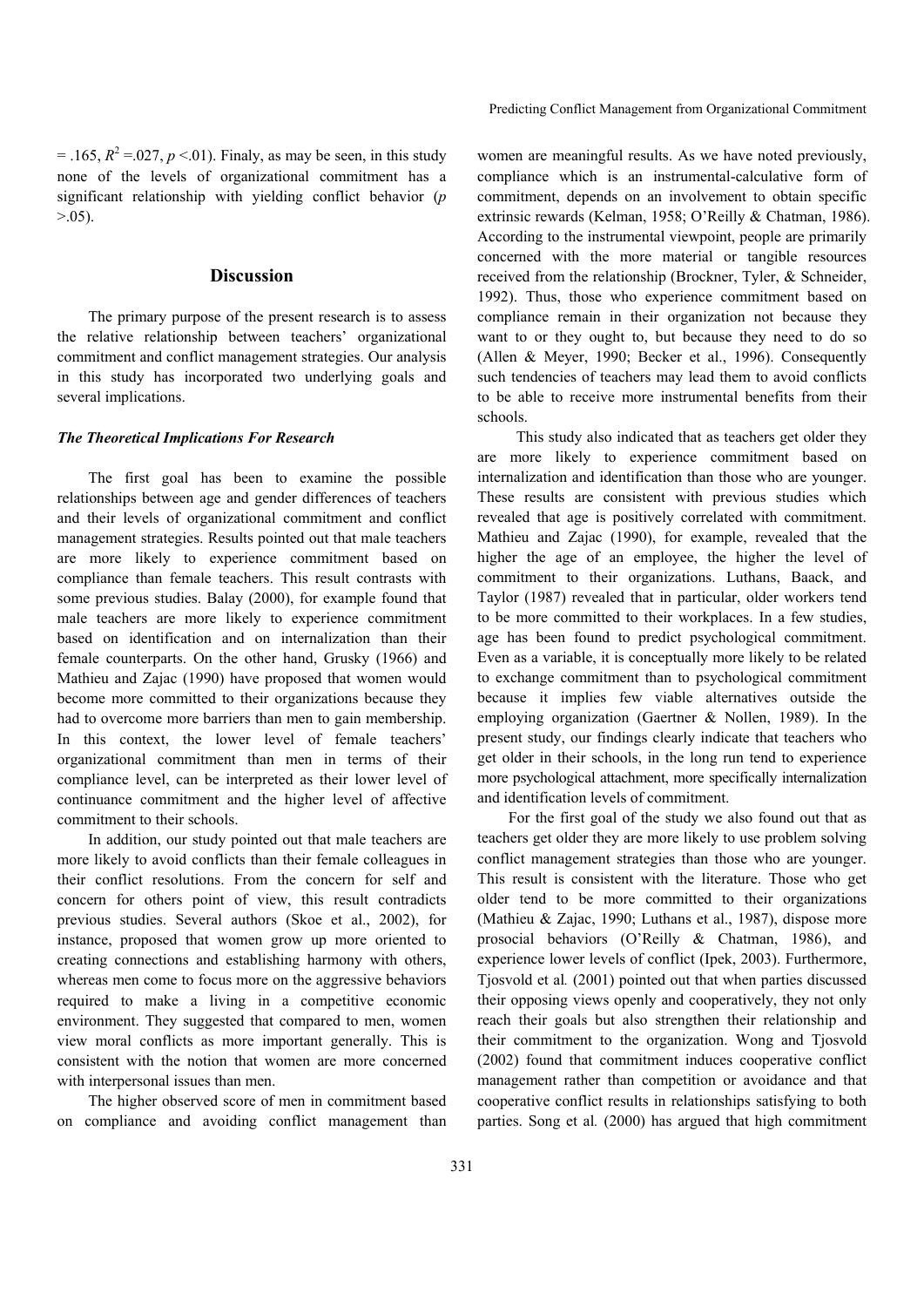forms a strong tie among members of the staff, motivating them to resolve conflict and to cooperate rather than avoid or seek their own interest at the expense of others. In the light of these findings, it can be argued that teachers who get older in their schools, in the long term experience a higher level of commitment and tend to use problem solving more than other strategies in their schools.

The second goal of this research has been to associate different levels of organizational commitment and conflict management strategies. Our study has produced results that suggest both identification and internalization are significant determinants of the use of compromising and problem-solving conflict management strategies. The reason for this is that those who identified with, and internalized the goals and the values of their organizations can display higher levels of concern for relationships which includes the use of compromising and problem-solving rather than forcing or avoiding strategies. These findings are justified and supported by previous studies. O'Reilly and Chatman (1986), for instance postulated that commitment rooted in identification and internalization will be related to prosocial behaviors whereas compliance-based commitment will not be. As commitment based on identification and internalization refers to employees' emotional attachment to, and their feelings of obligation to remain with the organization, commitment based on compliance reflects recognition of costs associated with leaving the organization. Thus, from the commitment point of view, forcing conflict management correlates positively with compliance. This finding showed that both managing conflict by force and commitment based on compliance are treated by external but not internal incentives. That is, not only the forcing conflict approach, but also commitment based on compliance involves the use of control, formal and informal positional power (Handy, 1985; SkjØrshammer, 2001). In compliance, an employee obeys orders to accomplish his or her individual goals without taking into account the expectations of others (Brockner et al., 1992; O'Reilly & Chatman 1986). Similarly, forcing is the exerting of one's point of view at the expense of another and often leads to a win-lose situation (Cheung & Chuah, 1999). Furthermore, it can be generalized that those who tend to manage conflict by force (Morrison, 1988), and depend on commitment based on compliance (Wiener, 1982), share lower degrees of concern for relationships and high levels of concern for results which lead to fighting strategies. This means that the more specialized the behavioral act is, the greater will be the weight of instrumental motivation and forcing. The less specialized the act (i.e., accepting organizational goals and values on an

affective or normative basis), the greater the importance of commitment. From that point of view, although it is at weak level, the positive association between commitment based on compliance and forcing conflict management seems to be consistent with findings in the literature.

# *Implications For Different Stakeholders Within The Educational System*

Our current research has important implications for the different stakeholders within the educational system (e.g., top managers, educational administrators and teachers). In this study, except for internalization, none of the dimensions of organizational commitment showed any relationship with compromising conflict management strategies. The significant relationship between internalization and the use of compromising conflict management can lead school administrators to enhance the organanizational commitment of teachers in their schools to achieve a compromising conflict management approach. Prior research exercises (Song et al*.*, 2000; Wong & Tjosvold, 2002) have concluded that the link between commitment, competitive and avoidant forms of conflict management is negative. Commitment, which was conceptualized as identification or internalization of the goals and the values of an organization by Kelman (1958) O'Reilly and Chatman (1986) and Sheldon (1971) induces cooperative conflict management rather than competitive or avoidance strategies.

In addition, those who share the goals and the values of their organizations, generally perceive higher level of congruencies or compatibilities Cox (2003). Thus, the more congruency or fitness between the organization and employees' desires, the more friendly-prosocial behaviors and the more incentives for cooperation are likely.

Our research also has addressed some other implications for educational administrators and top managers to introduce a collaborative/participative management system in their schools. This study openly demonstrated that commitment based on internalization enables teachers to apply more problem solving conflict management strategies. This result can also lead school administrators to strengthen the organanizational commitment of teachers to achieve problem solving conflict management in their schools. Collaboration which is the same as problem solving (see Rahim & Magner's (1995) definition) is expected to reduce self-centered motivation (commitment based on compliance and forcing conflict management), and enhance the motivation to develop relations with others and share the goals and the values of the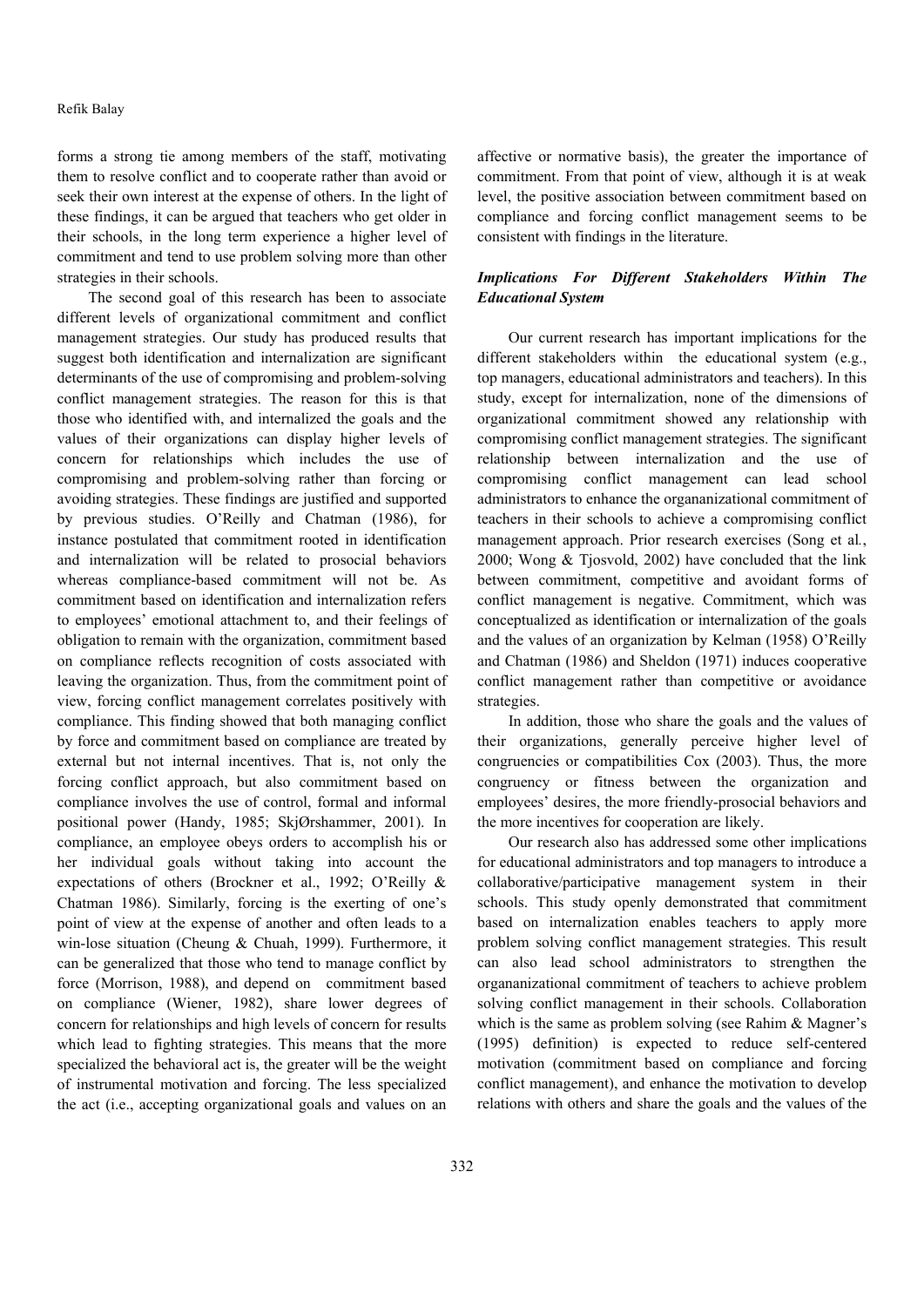organization (commitment based on identification or internalization). In support of this idea, Firestone and Pennell (1993) suggest that collaboration which develops relations with others can increase teachers' commitment to their schools. They suggest that through collaborative practices and the exercise of influence, teachers will become more committed to specific decisions in the short run, and to the school in the long run.

Collaboration or problem solving can help overcome uncertainties about the ends and means of teaching by providing opportunities to identify common goals and learn useful methods. One study by Nygaard and Dahlstrom (2002) addressed the relationship between shared goals and values of team members in conjunction with participative/collaborative decision making. They argued that the primary task of managers is to empower employees and foster their commitment to the organization. Huffstutter, Lindelow, Scott, Smith, and Watters (1997) reported that participation in decision making provides a greater opportunity for the expression of existing disputes. This may prevent minor irritations from developing into major incidents. An organizational culture based on an open dialogue, collaboration and participation is more essential for those working in schools. Participation or peaceful problem solving strengthens the desire to be a member of the school. In short, more participative/collaborative dispositions of teachers and compromising use of conflict strategies are expected to induce more commitment based on identification or internalization and less commitment based on compliance in schools. Thus, our current study provides valuable results since it concluded that the link between compromising and problem solving use of conflict and commitment strategies based on internalization is largely proven.

Our research has provided valuable results since it confirmed that not the commitment based on identification or internalization, but commitment based on compliance is the only and the significant predictor of forcing conflict management. As we noted previously, compliance refers to the utilitarian aspect of commitment. Indeed, teachers in their schools may expect to reach the utilities or remove the possibiliy of losing the benefits in the future. Those teachers are more likely to think and behave from a self-centered motivation, and such inclination sometimes leads them to use forcing as the primary conflict management strategy in their workplaces. Implications for this point can lead school administrators to lessen continuance or commitment based on compliance to reduce the negative effects of low concern for others and the use of forcing conflict approaches in their schools.

## Predicting Conflict Management from Organizational Commitment

One more important implication in this study is that although both commitment based on identification and on compliance were found to be the significant predictor of avoiding conflict management, avoiding conflict resolution was more strongly linked to identification than compliance. This result may lead school administrators to introduce new policies for the teachers who are young, perceive a higher level of calculative motivation or commitment based on compliance in their early length of service. Thus, teachers who act with an instrumental-calculative motivation in the early years, tend to receive the rewards or gains of being a member of the school relatively in the middle and the long run period of their time at the school. This in turn leads them to be satisfied with being a citizen of the school, show more friendly behaviours and seek to avoid conflict to lessen the exchange of harsh words that are all essential in helping to build a sense of commitment based on identification in the school.

The final implication of our research is that it confirmed the fact that teachers manage their conflict approaches with their commitment to their schools on a multidimensional basis. We hope that these results encourage researchers and practitioners to reinvestigate and retest relationships between organizational commitment and conflict management in detail. In the past, Wong and Tjosvold (2002) for instance, have found a positive and significant association between compromise approaches to conflict and overall commitment to the organization. However, more specifically, we found a positive and significant correlation only between the compromise approach to conflict and commitment based on internalization. In short, our results suggest that the propensity to become committed to a specific level of organizational commitment would be a more valid predictor of different modes of conflict management.

In terms of being complementary to previous studies, in this research we focused on distinct levels of organizational commitment and conflict handling strategies of teachers in public primary schools. The implications of this study can lead top managers and practitioners to build commitment and enhance the conflict management skills of teachers for a wellfunctioning school management environment. It may also enable the teachers to understand the dynamic of commitment and become more competent in their conflict management resolutions for a healty education system.

# *Implications For Cross-Cultural Settings*

The implications drawn from this study must be viewed in the light of the limitations inherent to the research. Our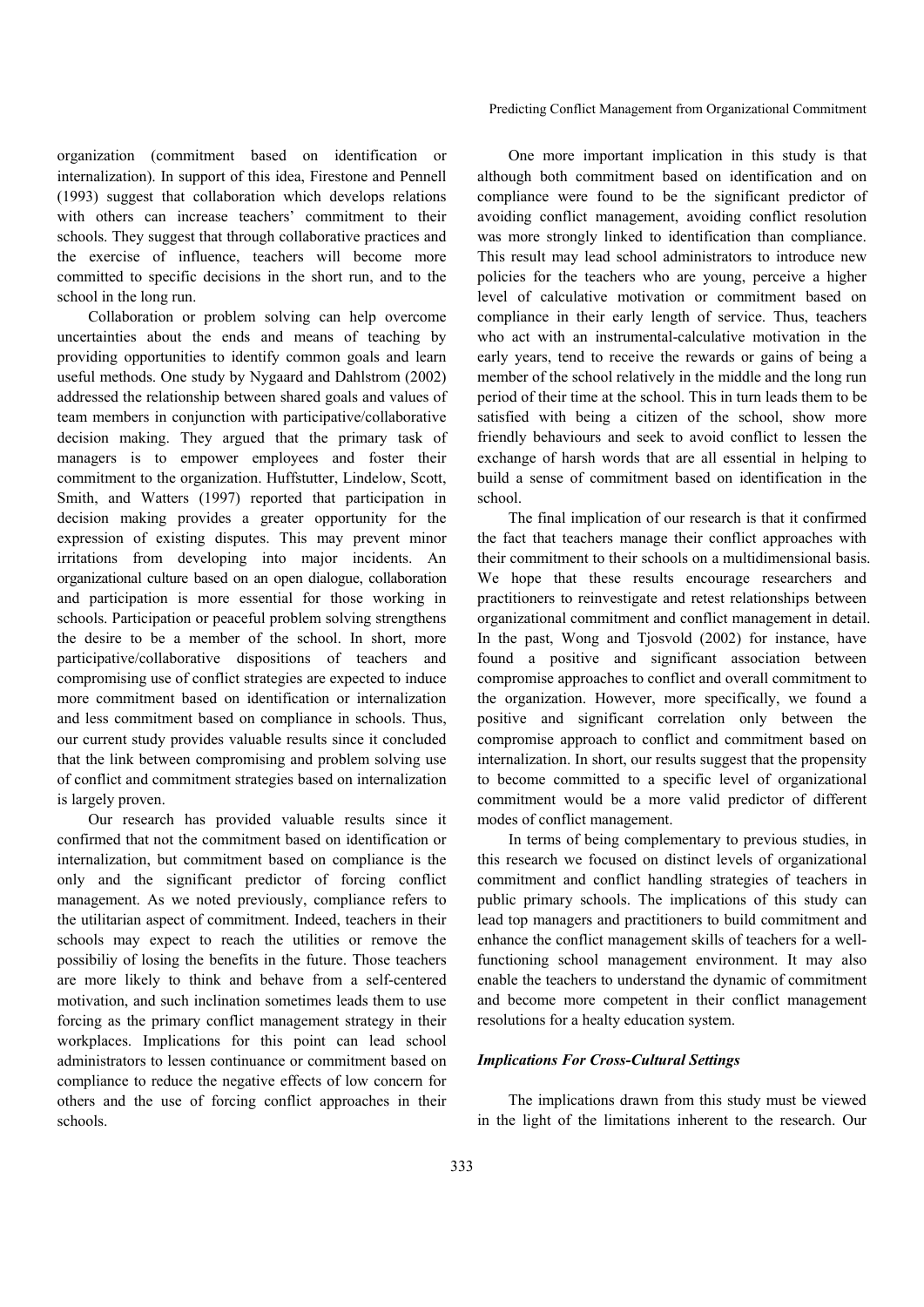study was conducted in Sanliurfa, a city which is located in the Southeastern Anatolia Region of Turkey. Indeed, the cultural basis and their effects on individuals' or social groups' behaviors may differ from place to place. As pointed out by Loosemore and Al Muslmani (1999), Kunaviktikul et al. (2000), Tjosvold et al. (2001), Song et al. (2000), Wiener (1982), Alvi and Ahmed (1987), and Cohen (1999) culture and socialization process are directly related to the conflict handling behaviours and the commitment of individuals. Furthermore, Tinsley and Brett (2001) report that culture is the unique character of a social group. It is reflected in the cognitive structures of individuals such as members' norms and values and in the legal, social, and economic structures of the institutions. More specifically, they report that because norms are the elements of culture, norms for conflict management should vary consistently with other characteristics of a culture. In this respect, results in this study need to be interpreted cautiously by considering the dynamic nature of culture.

#### *Limitations and Future Research*

The major objectives of this study were to examine the link between different components of commitment and modes of conflict management. Admittedly, all of our conflict management and commitment scales were reliably measured. Nevertheless, we are aware of the fact that our results are unlikely to be universal. The primary reason is because this study was conducted in the regional public schools. Although participation from different schools was at a high rate, most of the subjects were relatively young women and men.

Organizational commitment and conflict management seem to be associated with some other concepts such as, stress (Huffstutter et al., 1997; Kushman, 1992), organizational culture (Bennett, 1999; Ipek, 1999), socialization (Buchanan, 1974; Wiener, 1982), and job satisfaction (Kunaviktikul et al., 2000). Our research suggests that further studies need to be conducted to examine such diverse factors which effect the organizational commitment and conflict handling behaviours of teachers in schools from different cross-cultural perspectives.

## **References**

- Allen, N. J., & Meyer, J. P. (1990) The measurement and antecedents of affective, continuance and normative commitment to the organization. *Journal of Occupational Psychology*, *63*, 1-18.
- Alvi, S. A., & Ahmed, S. W. (1987). Assessing organizational

commitment in a developing country: Pakistan, a case study. *Human Relations*, *40*(5), 267-280.

- Balay, R. (2000). *Özel ve resmi liselerde yönetici ve öğretmenlerin örgütsel bağlılığı: Ankara ili örneği*. [*Organizational commitment of administrators and teachers in private and public secondary schools: Sample of Ankara province*]. Unpublished Ph.D. thesis, Ankara: University of Ankara, Social Sciences Institute.
- Balay, R. (2006). Conflict management strategies of administrators and teachers. *Asian Journal of Management Cases*, *3*(1), 5-24.
- Bateman, T. S., & Strasser, S. (1984). A longitudinal analysis of the antecedents of organizational commitment. *Academy of Management Journal*, *27*(1), 95-112.
- Becker, T. E., Billings, R. S., Eveleth, O. M., & Gilbert, N. L. (1996). Focı and bases of employee commitment: Implications for job performance. *Academy of Management Journal*, *39*(2), 464-482.
- Bennett, R. (1999). *Carporate strategy* (2nd ed.). London: Financial Times Pitman Publishing.
- Blau, G., & Lunz, M. (1998). Testing the incremental effect of prefessional commitment on intent to leave one's profession beyond the effects of external, personal, and work-related variables. *Journal of Vocational Behavıor, 52*, 260-269.
- Brockner, J., Tyler, T. R., & Schneider, R. C. (1992). The influence of prior commitment to an institution on reactions to perceived unfairness: The higher they are, the harder they fall. *Administrative Science Quarterly*, *37*(14), 241-261.
- Buchanan, B. (1974). Building organizational commitment: The socialization of managers in work organizations. *Administrative Science Quarterly*, *19*(4), 533-546.
- Büyüköztürk, S. (2002). Sosyal bilimler için veri analizi el kitabı. [*Handbook of data analysis for social sciences*]. Ankara: PegemA Publications.
- Chen, G., & Tjosvold, D. (2002). Conflict management and team effectiveness in China: The mediating role of justice. *Asia Pacific Journal of Management*, *19*, 557- 572.
- Cheung, C. C., & Chuah, K. B. (1999). Conflict management styles in Hong Kong industries. *International Journal of Project Management*, *17*(6), 393-399.
- Cohen, A. (1999). The relation between commitment forms and work outcomes in Jewish and Arab culture. *Journal of Vocational Behavior*, *54*, 371-391.
- Coote, L. V., Forrest, E. J., & Tam, T. W. (2003). An inverstigation into commitment in non-Western industrial marketing relationships. *Industrial Marketing Management*,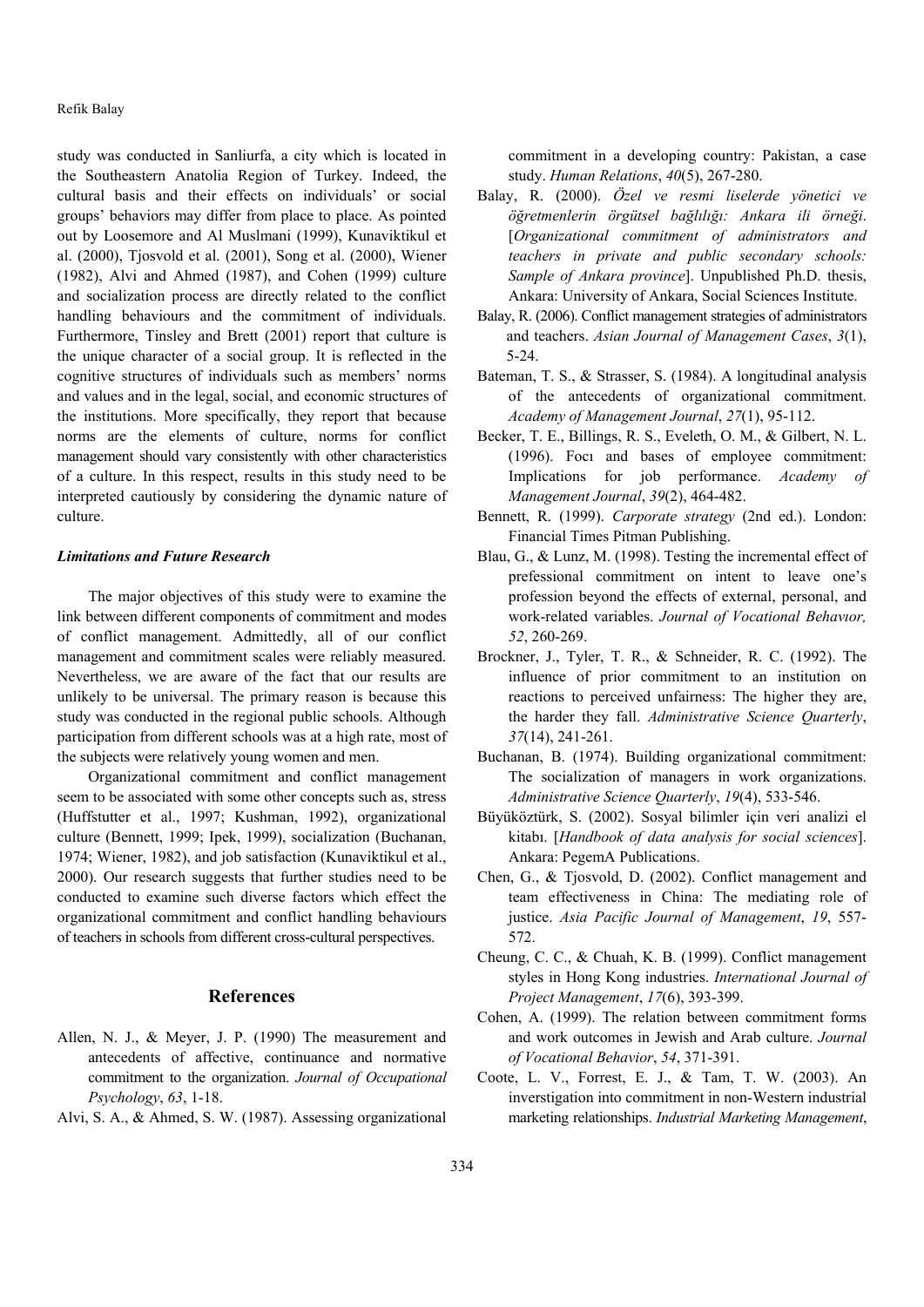*32*, 595-604.

- Cox, K. B. (2003). The effects of intrapersonal, intragroup, and intergroup conflict on team performance effectiveness and work satisfaction, *Nursing Administration Quarterly*, *27*, 153-163.
- De Dreu, C. K. W., Evers, A., Beersma, B., Kluwer, E. S., & Nauta, A. (2001). A theory-based measure of conflict management strategies in the workplace. *Journal of Organizational Behavior*, *22*(6), 645-668.
- Farber, B. (1984). Stress and burnout in suburban teachers. *Jornal of Educational Research, 77*, 325-331.
- Firestone, W. A., & Pennel, J. R. (1993). Teacher commitment, working conditions, and differential incentive policies. *Review of Educational Research*, *63*(4), 489-525.
- Gaertner, K. N., & Nollen, S. D. (1989). Career experiences, perceptions of employment practices, and psychological commitment to the organization. *Human Relations, 42*(11), 975-991.
- Gobeli, D. H., Koenig, H. F., & Bechinger, I. (1998). Managing conflict in software development teams: A multilevel analysis. *Journal of Product Innovation Management*, *15*, 423-435.
- Grusky, D. (1966). Career mobility and organizational commitment. *Administrative Science Quarterly*, *10*, 488- 503.
- Handy, C. B. (1985). *Understanding organizations* (3rd ed.). England: Penguin Business.
- Hrebiniak, L. G., & Alutto, J. A. (1972). Personel and rolerelatad factors in the development of organizational commitment. *Administrative Science Quarterly*, *17*(4), 555-573.
- Hofstede, G. (1994). Management scientists are human. *Management Science*, *40*(1), 4-13.
- Huffstutter, S., Lindelow, J., Scott, J. J., Smith, S. C., & Watters, J. (1997). Managing time, stress, and conflict. In S. C. Smith & P. K. Pıele (Eds.), *School leadership handbook for excellenge* (pp. 374-400). USA: University of Oregon.
- İpek, C. (1999). *Resmi liseler ile özel liselerde örgütsel kültür ve öğretmen-öğrenci ilişkisi*. [*Organizational culture and teacher-student relationship in public and private secondary schools*]. Unpublished Ph.D. thesis. Ankara: University of Ankara, Social Sciences Institute.
- İpek, C. (2003). Örgütsel çatışma ve çatışma yönetiminde uygulanabilecek örgüt geliştirme araçları. [Organizational conflict and applicable organization developing apparatus in conflict management]. In C. Elma & K. Demir (Eds.), *Contemporary approaches in*

*administration.*[*Yönetimde çağdaş yaklaşımlar*] (pp. 219- 242). Ankara: Anı Publication.

- Karip, E. (2000). Çatışma yönetimi [*Conflict Management*] (2nd ed.). Ankara: PegemA Publication.
- Kelman, H. C. (1958). Copliance, identification, and internalization: Three processes of attitude change. *Journal of Conflict Resolution*, *2*, 51-60.
- Kunaviktikul, W., Nuntasupawat, R., Srisuphan, W., & Booth, R. Z. (2000). Relationships among conflict, conflict management, job satisfactions, intent to stay, and turnover of professional nurses in Thailand. *Nursing and Health Sciences*, *2*, 9-16.
- Kushman, J. W. (1992). The organizational dynamics of teacher workplace commitment: A study of urban elementary and middle schools. *Educational Administration Quarterly, 28*(1), 5-42.
- London, M., & Howat, G. (1978). The relationship between employee commitment and conflict resolution behavior. *Journal of Vocational Behavior*, *13*, 1-14.
- Loosemore, M., & Al Muslmani, H. S. (1999). Construction project management in the Persian Gulf: Inter-cultural communication, *International Journal of Project Management*, *17*(2), 95-100.
- Luthans, F., Baack, D., & Taylor, L. (1987). Organizational commitment: Analysis of antecedents. *Human Relations*, *40*(4), 219-236.
- Mathieu, J. E., & Zajac, D. M. (1990). A review and metaanalysis of the antecedents. correlates, and consequences of organizational commitment. *Psychological Bulletin*, *108*(2), 171-194.
- Meyer, J. P., & Allen, N. J. (1984). Testing the "side-bet theory" of organizational commitment: Some methodological considerations. *Journal of Applied Psychology, 69*, 372-378.
- Monchak, P. V. (1994). Relationships between organizational structure, conflict resolution, and organizational commitment in elementary schools. (Ph.D. thesis), *Dissertation Abstracts International, 54*(7), 2413-A.
- Morris, J. H., & Sherman, J. D. (1981). Generalizability of an organizational commitment model. *Academy of Management Journal*, *24*, 512-526.
- Morrison, K. (1998). *Management theories for educational change*. London: Paul Chapman Publishing.
- Mottaz, C. J. (1988). Determinants of organizational commitment. *Human Relations*, *41*(6), 467-482.
- Nygaard, A., & Dahlstrom, R. (2002). Role stress and effectiveness in horizontal alliances. *Journal of Marketing*, *66*(2), 61-82.
- Ohbuchi, K. I., Suzuki, M., & Hayashi, Y. (2001). Conflict